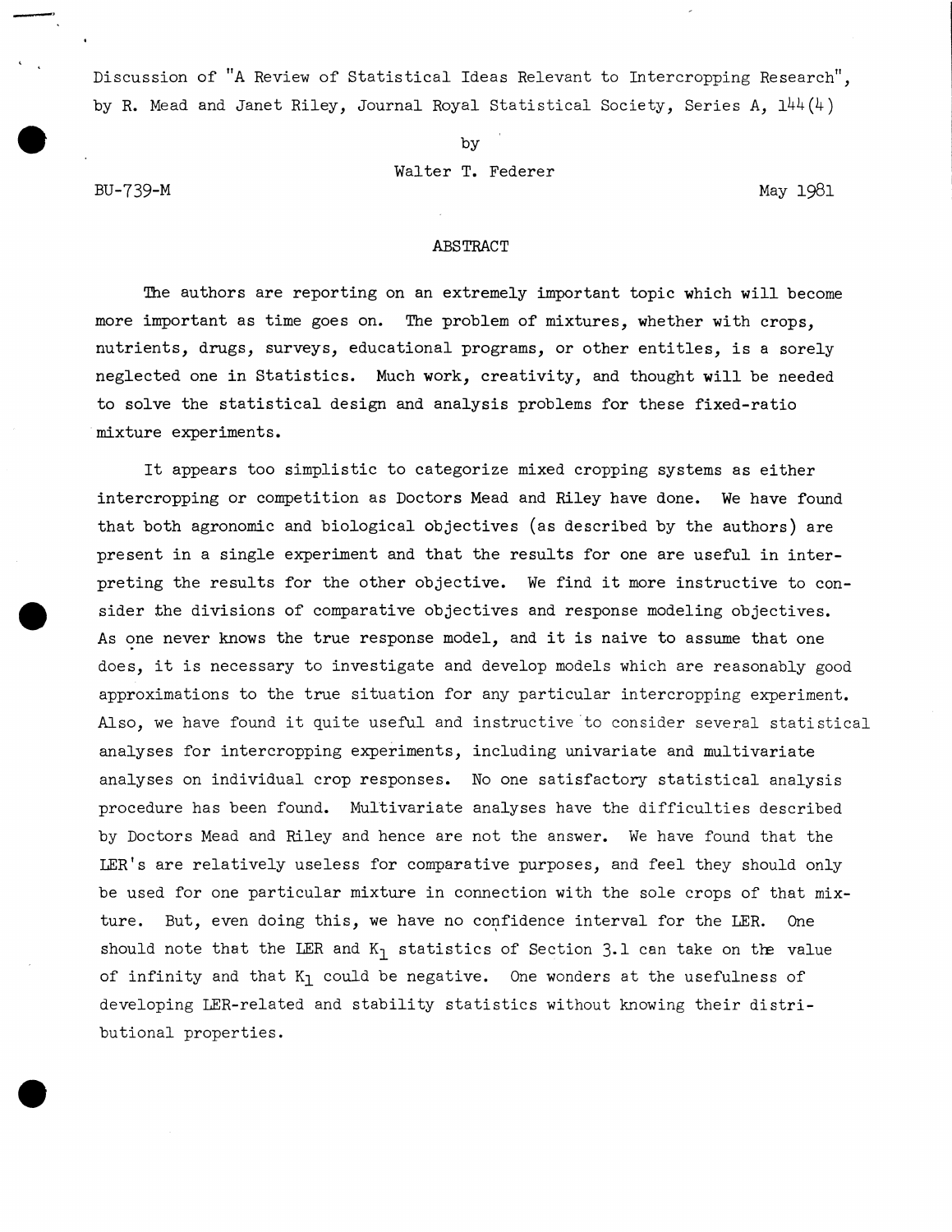Section 2.6 is full of personalistic beliefs and assumptions. One could simply say that "in experiments involving varying densities and/or spatial arrangments, it may be much more efficient cost-wise and space-wise to use a systematic arrangement of varying densities such as fan-shape, snail-shape, circular-shape, etc., in preliminary studies. It has been shown by R. A. Fisher (Design of Experiments) and others that the error variance is overestimated and that gradients may bias the treatment effects in systematically arranged experiments."

Doctors Mead and Riley make the point that many people, including statisticians. do not understand a split plot design. (I couldn't agree with them more and have written an article entitled "The Misunderstood Split Plot", Applied Statistics (Ed., R. P. Gupta), North Holland, pages 9-39.) However, they appear to be biased against its use. A statistician should only select an experiment design that controls the heterogeneity present in the experiment and that meets the requirements of the experiment.

- 2 -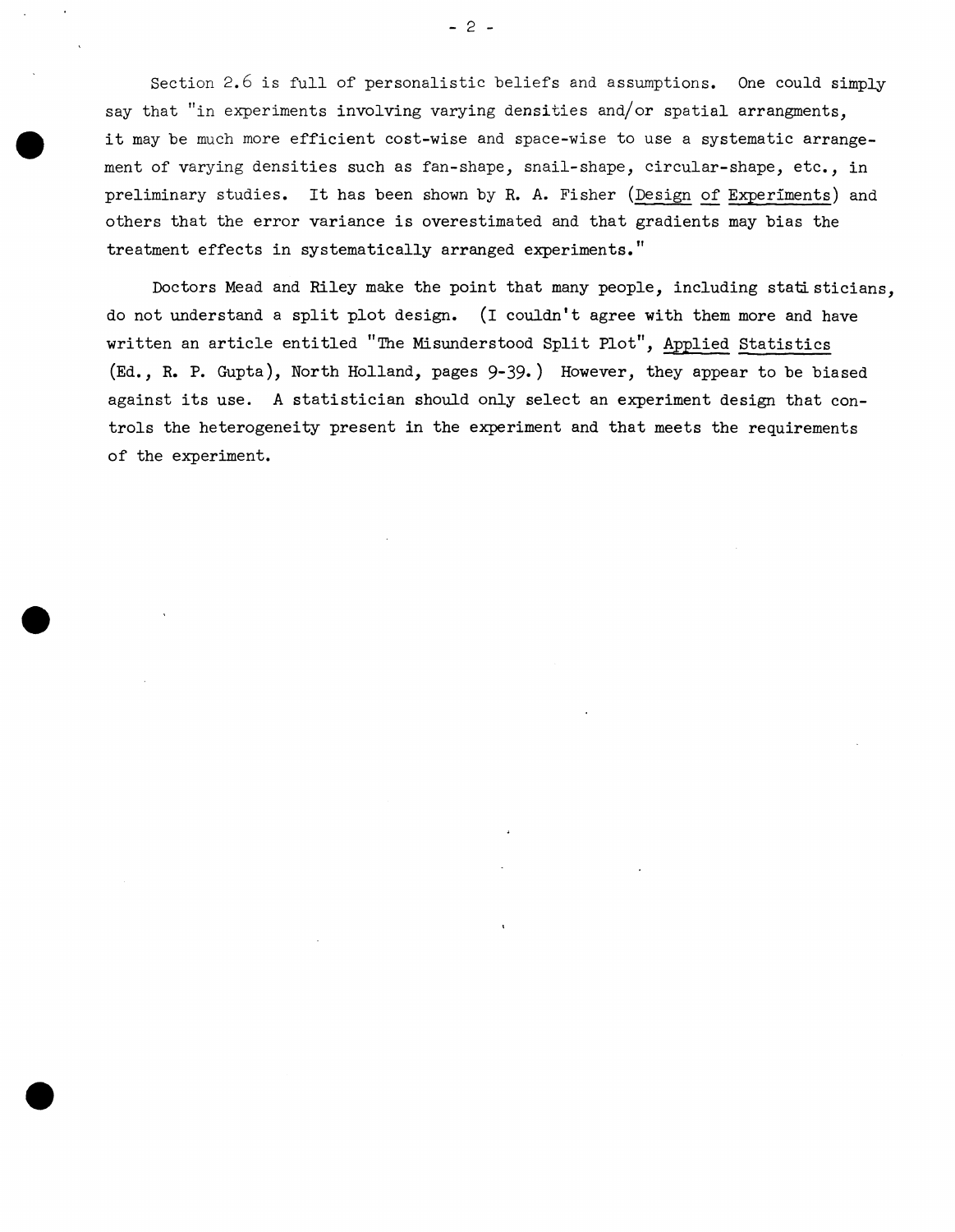Discussion of Paper by Mead and Riley (by Walter T. Federer, Cornell University)

... '

 $\mathbf{r}$ 

The authors are reporting on an extremely important topic which will become more important in all parts of the world. The problem of mixtures, whether with crops, nutrients, drugs, surveys, educational programs, or other entities, is a sorely neglected one in Statistics. In many types of mixtures the ratio is fixed and the problem is not to estimate the ratio giving a maximum, a minimum, or some other characteristic of the response function, but rather to use a vector of responses for comparing mixtures or modeling responses. Intercropping falls mostly into this fixed-ratio mixture type in that cultivars, genotypes, or species are selected for their performance in a fixed-ratio set-up. The replacement series discussed in Section 2.5 is not of the fixed-ratio type. Additional reasons for growing mixtures of crops will surface as the cost of energy increases. In fact, several experiments being conducted by EMBRAPA in Brasil, use different types of bacterial inoculations and different crops to replace some or all of the inorganic fertilizer requirements. Much work, creativity, and thought will be needed to solve the statistical design and analysis problems for these fixed-ratio mixture experiments.

It appears too simplistic to categorize mixed cropping systems as either intercropping or competition as Doctors Mead and Riley have done. we have found that both agronomic and biological objectives (as described by the authors) are present in a single experiment and that the results for one are useful in interpreting the results for the other objective. We find it more instructive to consider the divisions of comparative objectives and response modeling objectives. As one never knows the true response model, and it is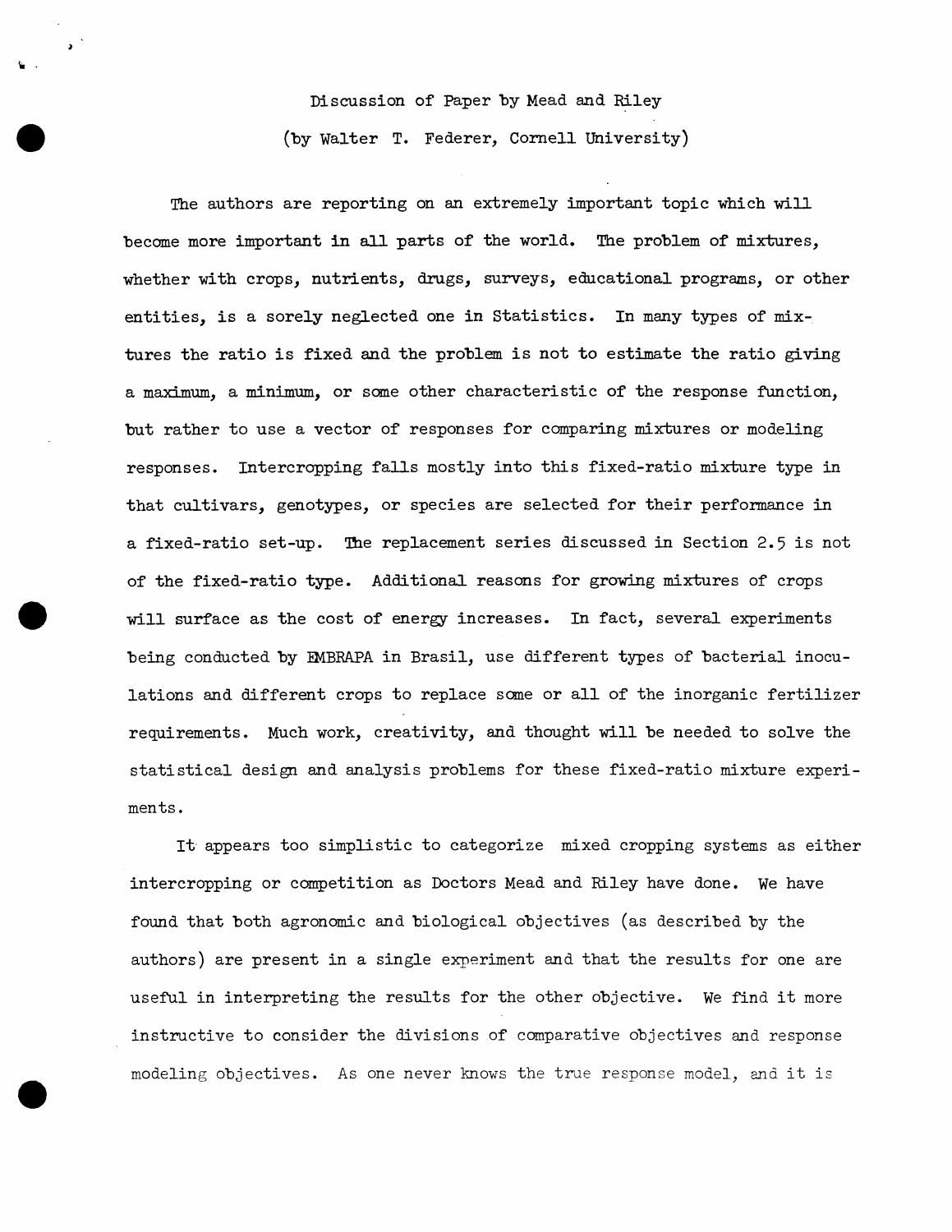naive to assume that one does, it is necessary to investigate and develop models which are reasonably good approximations to the true situation for any particular intercropping experiment. The "general linear model" does not suffice.

Model development is essential to the understanding of a phenomenon. Little has appeared in statistical literature on model development and selection, but tools like exploratory data analyses are useful to check the adequacy of a proposed model. Also, we have found it quite useful and instructive to consider statistical design and analyses for intercropping experiments as follows:

## A. Mixtures of two crops

- a) one main crop.
- ·b) both crops main crops, density constant.
- c) both crops main crops, densities variable.
- d) modeling responses for both of the crop responses when responses are separable and when they are not.
- e) spatial arrangements for the above.

## B. Mixtures of three or more crops

- a) one or two are main crops.
- b) all are main crops, density constant.
- c) all are main crops, densities variable.
- d) modeling responses both when individual responses are available and when they are not.
- e) spatial arrangements for the above.

For each category we perform a variety of statistical analysis involving univariate and multivariate analyses on individual crop responses. Here most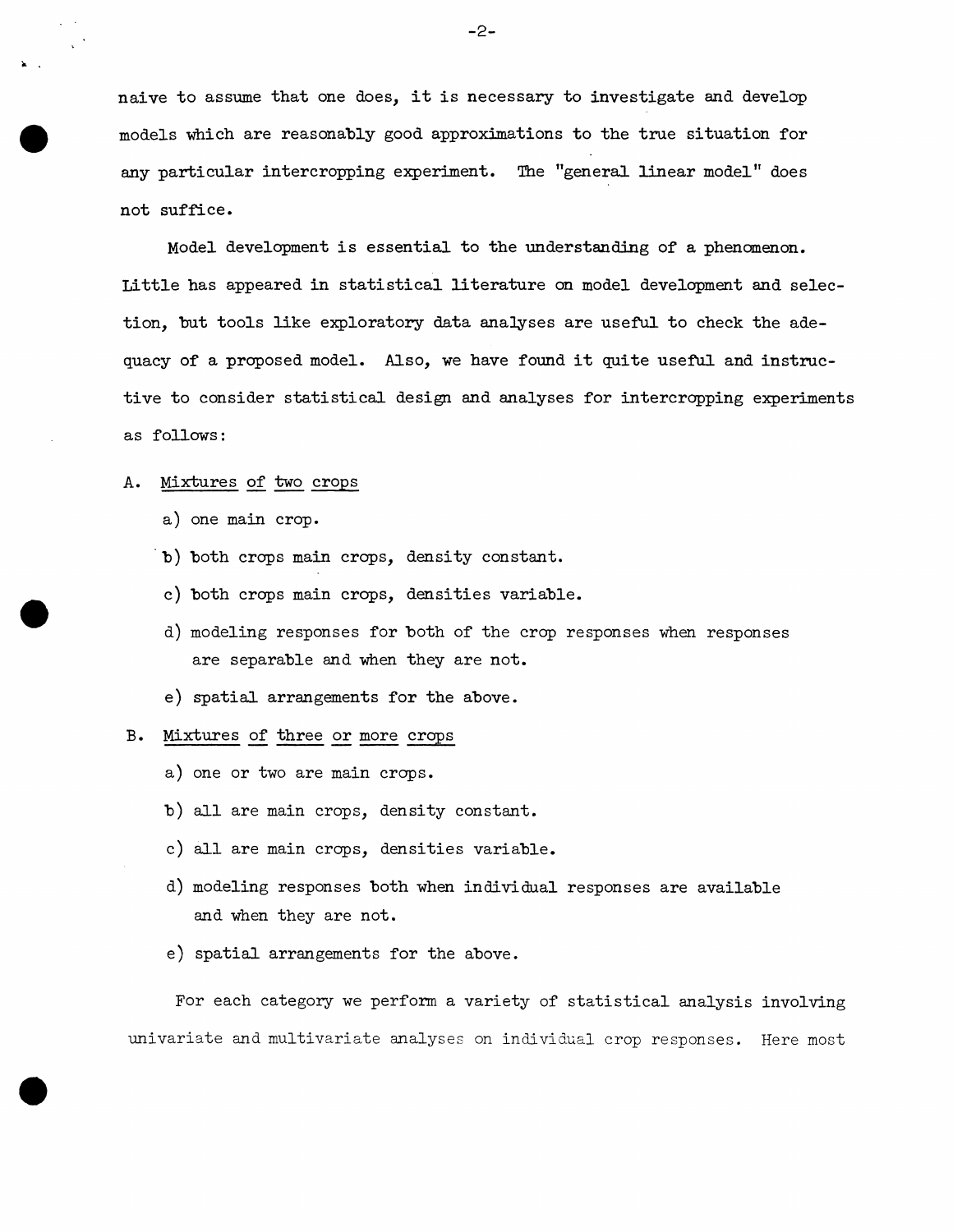problems can be handled with available statistical theory. The majority of papers on results from intercropping experiments use this approach and do no further analyses. Then, we use combined responses from all crops in the mixture using several methods such as total economic value, total profit, total calories, total protein, multivariate analyses procedures, and land equivalent ratios. Another form of combined analyses not used to date is a farmer's value for a crop. For example, a farmer growing barley for beer has a different value than one growing barley for chicken feed; a farmer whose family does not like to eat maize has a different value from one whose family loves all types of maize food; the farmer who wishes to have produce to sell at the marketplace every week most likely will grow different crops than the farmer who only wants to produce enough food for his family; etc. One could most likely handle this problem in the same manner as one does for total economic value.

We have found no one satisfactory statistical analysis procedure, and hence have resorted to using several for each experiment. Multivariate analyses have the difficulties described by Doctors Mead and Riley and hence are not the answer. We have found that the LER's are relatively useless for comparative purposes. An analysis of variance and resulting F statistics an LER values are fraught with many statistical, philosophical, and practical .difficulties. We feel LER's should only be used for one particular mixture in connection with the sole crops of that mixture. But, even doing this, we have no confidence interval for the LER. One should note that the LER and  $K_1$  statistics of Section 3.1 can take on the value of infinity and that  $K_1$ could be negative. One wonders at the usefulness of developing statistics without knowing something of their distributional properties. It appears that a lot of work is being expended on LER-related statistics and stability

-3-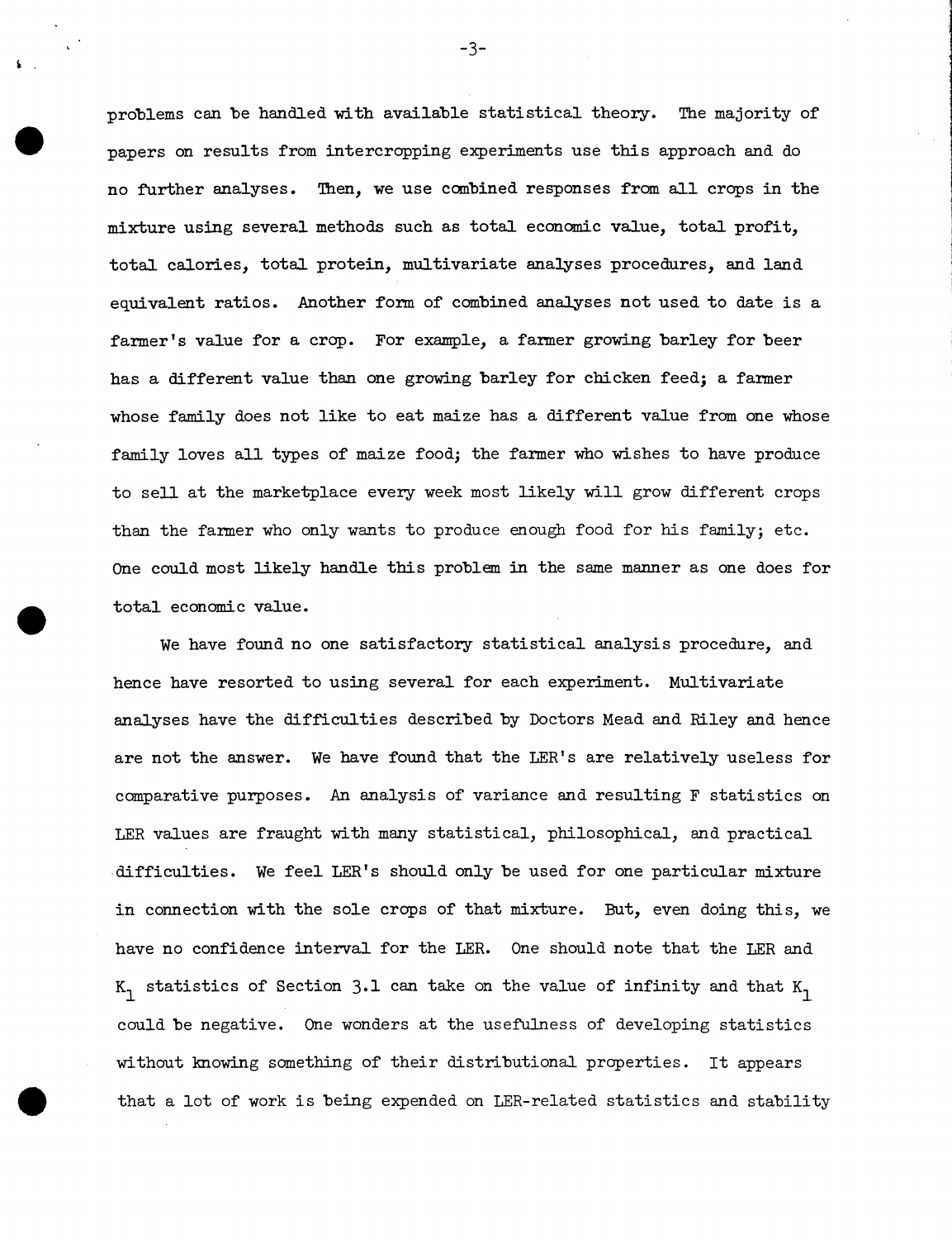statistics, and one wonders to what end. A thorough investigation of the objectives and proposed statistics of the above type appears in order. For one of the stability "correlations", it will be necessary to obtain the distribution of the correlation coefficient, given that the pairs of values are themselves correlated. An analysis of variance on LER's will involve various types of correlations among the LER's. Statistics textbooks, in general, do not indicate how to handle correlated as opposed to independent data. Statisticians enjoy their IID classroom world!

As I have told Dr. Mead, I would trust him with what he writes about systematic designs, but I would not trust experimenters to read his writings and draw conclusions about using systematic designs. An experimenter could easily draw the conclusion from this paper that there is no need for randomization in experimentation because Doctors Mead and Riley said so. Also, I find Section 2.6 full of personalistic beliefs and assumptions. One could simply say that "in experiments involving varying densities and/or spatial arrangements, it may be much more efficient cost-wise and space-wise to use a systematic arrangement of varying densities such as fan-shape, snail-shape, circular-shape, etc., in preliminary studies. It has been shown by R.A. Fisher (Design of Experiments) and others that the error variance is overestimated and that gradients may bias the treatment effects in systematically arranged experiments." Experimenters are citing the Nelder (1962) paper as a reason for not randomizing in experiments. Hence, it is necessary to point out the possible problems of using systematically increasing densities (or amount of water, insecticide, etc.), but that it certainly can be used in a preliminary experiment to obtain an idea of what densities and arrangements to use in the next experiment. This is what B.N. Okigbo does with his circular-shape plot (personal communication). Hence, most of Section 2.6 could be omitted without

loss.

.  $-4-$